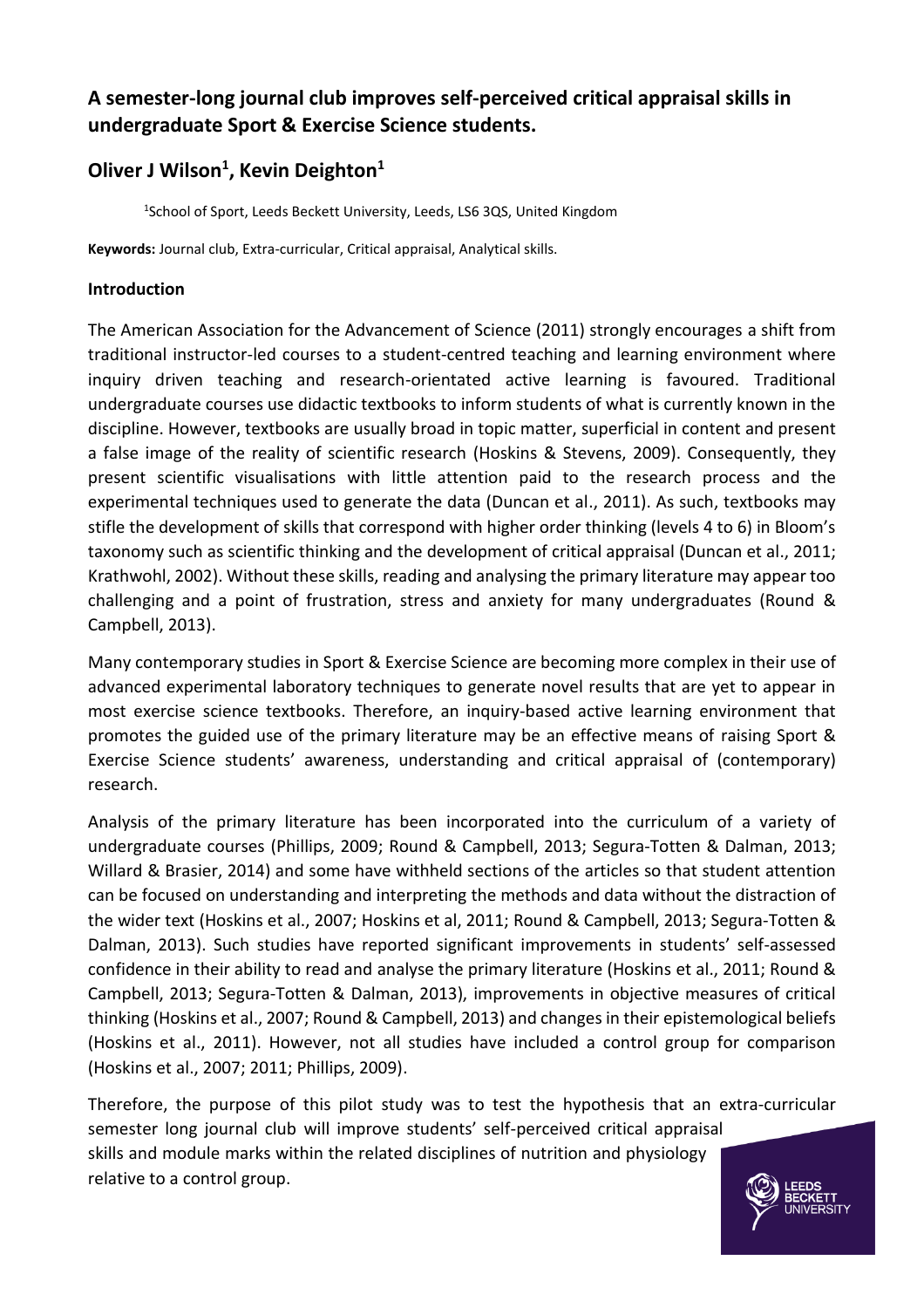# **Methods**

The opportunity to attend an extra-curricular journal club was presented to approximately 350 Level 5 Sport & Exercise Science students during module lectures in September 2015. A total of six students attended the journal club meetings and completed all of the data collection procedures. Six students from the same course cohort that did not attend the journal club acted as control participants. Both groups contained five males and one female. The mean (SD) age for both groups was 20 (1) years and all students were enrolled on the same modules within their degree programme.

The biweekly journal club met for one hour on five occasions during semester one of the 2015-16 academic year (October to December). The journal article for discussion was distributed to students one week before each meeting and guiding questions were provided to facilitate critical appraisal of the research paper (Mazal & Truluck, 2014). The academics determined the topics for the first two meetings and students determined the topics for the final three meetings from which academics selected an article perceived to be novel and challenging. The journal articles selected were based on the following topics: muscle fuel utilisation, diet-induced insulin resistance, hormonal regulation of collagen and muscle protein synthesis and physiological adaptations to endurance exercise. Each meeting was facilitated by the two academics responsible for organising the journal club and the discussions were based on the guiding questions that were distributed to the students one week earlier. Refreshments were provided during the meetings to encourage a relaxed and informal environment for discussion (Bazarian et al., 1999).

Self-perceived ability to critically appraise journal articles was assessed in both groups at the start and end of the semester using eight-point Likert scales (where  $0 =$  "not good at all" and  $7 =$ "excellent"). Journal club participants also completed open-ended format questions to provide qualitative information regarding their reasons for attending the journal club prior to the first session. An evaluation form was provided to journal club members after the final session of the semester to evaluate ratings of enjoyment and interest generated from the meetings using a fourpoint Likert scale (where 0 = "not at all" and 3 = "very much"). Qualitative feedback about positive and negative aspects of the journal club was also obtained using open-ended questions. This method of data collection was adapted from Phillips (2009).

In order to assess whether participation in the journal club was associated with improved academic performance within the curriculum, the change in module marks achieved between Level 4 and Level 5 for related subjects was evaluated for both the journal club and control groups. Due to the journal club focussing on sport and exercise metabolism, the module marks selected were for the related subjects of physiology and nutrition.

Data was analysed using IBM SPSS statistics version 22 for Windows. Changes in self-perceived critical appraisal skill between the start and end of the semester was compared separately for each group using the Wilcoxon signed-rank test. The change in module grades between Level 4 and 5 was compared between the journal club and control group using an independent t-test. Parametric data are presented as mean (SD) and non-parametric data is presented as median (IQR).

# **Results**

Self-perceived critical appraisal skills significantly improved in the journal club group (JC; Median (IQR); Pre: 4 (1); Post: 5 (1); P = 0.028) but not the control group (Con; Pre: 4 (1); Post: 4 (1); P = 0.684). All journal club participants rated the sessions as being "very interesting" and "very enjoyable".

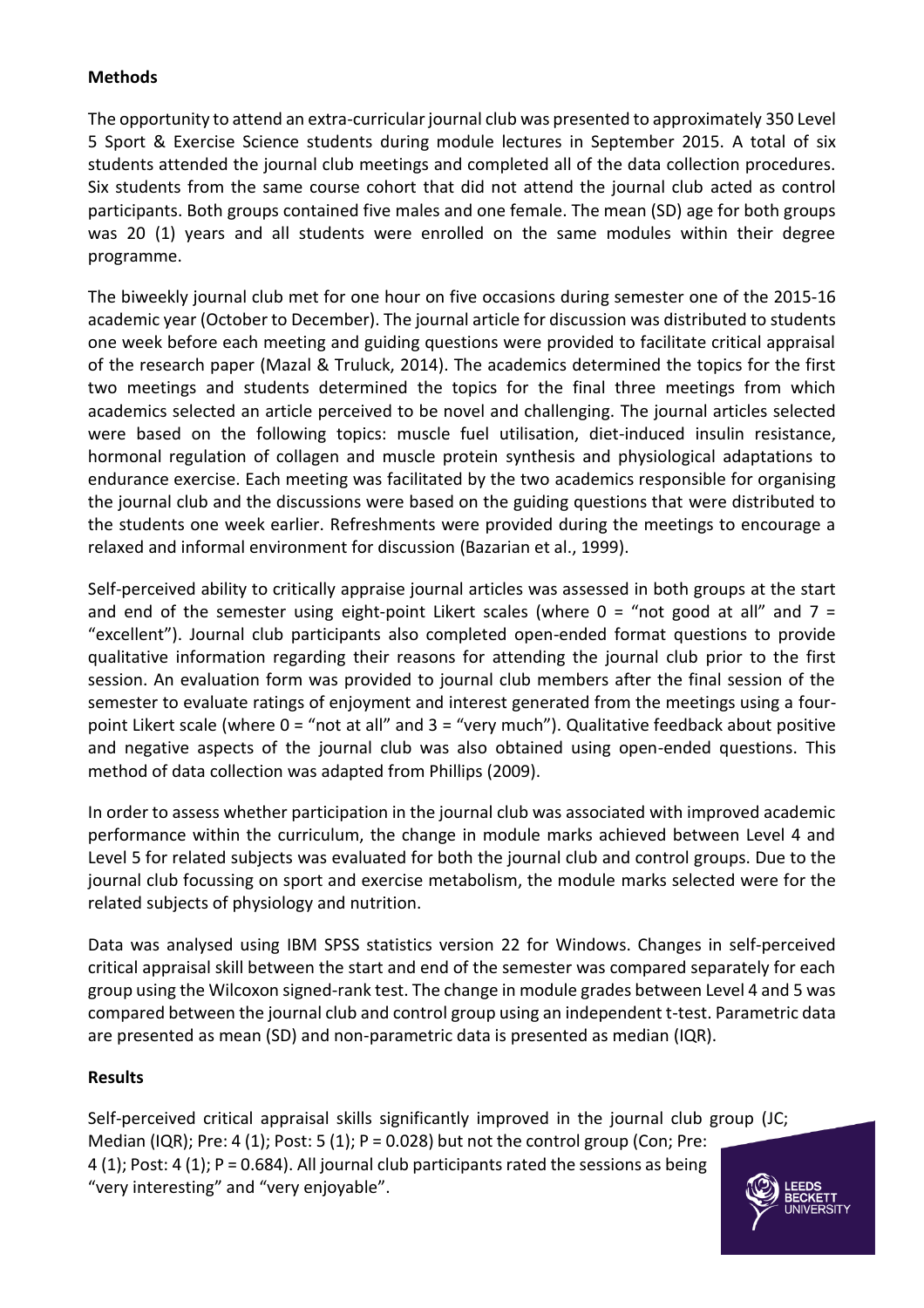Participation in the journal club did not significantly influence the change in module grades between Levels 4 and 5 for nutrition (P = 0.284; Figure 1a) but the change in physiology module grades between Levels 4 and 5 was significantly improved in the journal club attenders compared with the control group (P = 0.014; Figure 1b). Furthermore, grade position improved for five out of six journal club attendees relative to the remainder of their cohort for nutrition and all six attendees improved their grade position for physiology in Level 5 compared with Level 4. Alternatively, only one participant from the control group improved their grade position for nutrition and two control participants improved their grade position for physiology.



**Figure 1.** Module grades for nutrition (a) and physiology (b) at Level 4 and 5 for the journal club and control participants. Values are mean (SD). \*Significant difference between groups for the change in module grade from Level 4 to Level 5, P < 0.05.

The participants' reasons for attending the journal club were to: improve knowledge and understanding of the subject, improve critical analysis skills, gain a better understanding of how to read journals, and to develop a better understanding of research methods. Qualitative feedback for the journal club is presented in Table 1.

**Table 1.** Qualitative feedback upon completion of the journal club.

#### **Positive aspects**

- Critical analysis and evaluation of data and experiments.
- The depth and high level of content was challenging.
- Interesting to learn the application of findings for 'real life'.
- Increased confidence, knowledge and understanding.
- Interpreting articles and discussing ideas between peers with different viewpoints.
- Discussing potential future studies based on the findings of current journal articles.

#### **Suggested improvements**

Greater continuation of topics between meetings.

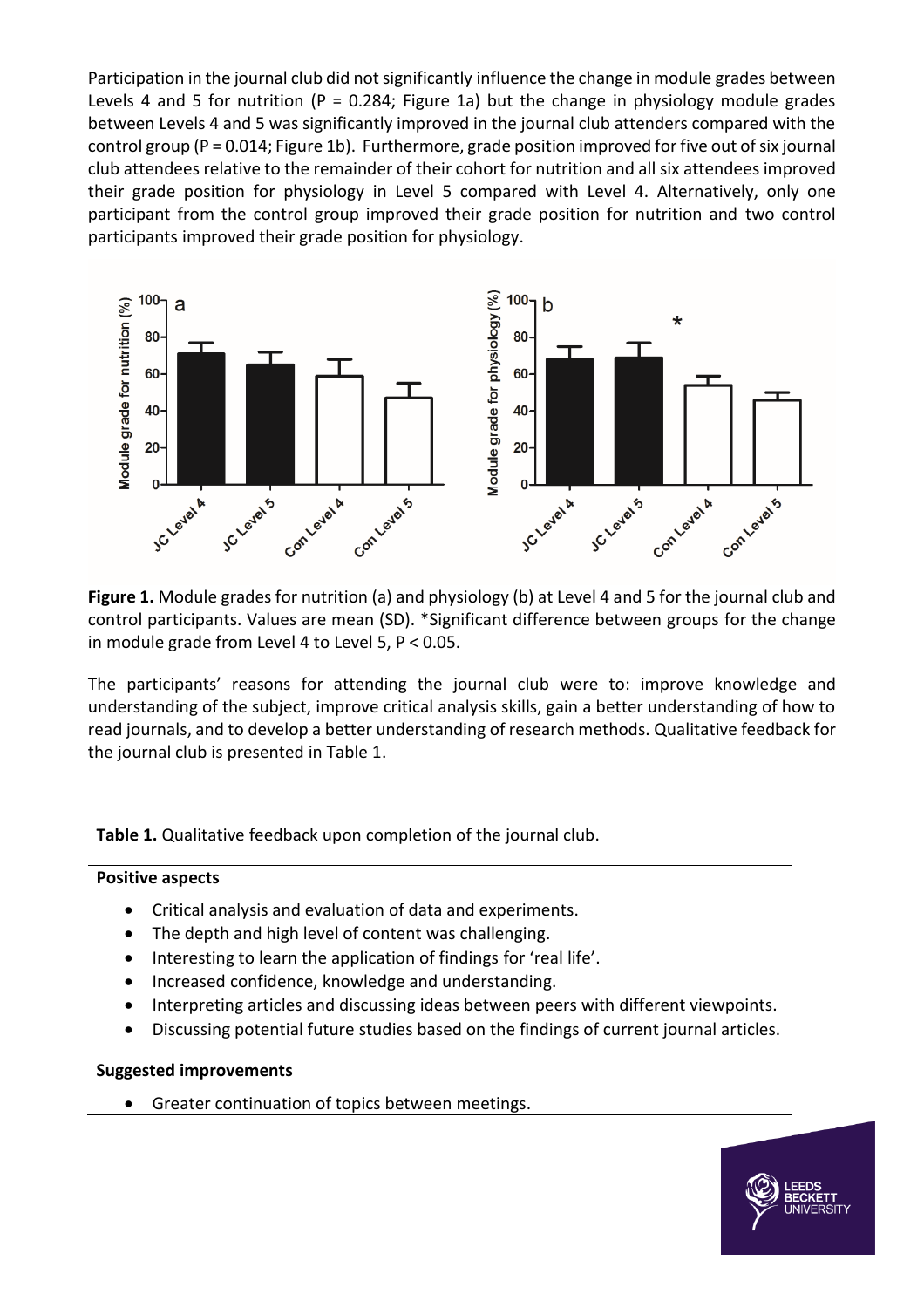## **Discussion**

The major findings of this pilot study were that students' perceived ability to critically appraise the primary literature was increased after an extra-curricular semester long journal club and that this was associated with maintained or increased academic achievement in related disciplines relative to controls.

The improvement in the journal club students' self-confidence and perceived critical appraisal skills is consistent with previous studies where undergraduate students reported enhanced selfconfidence in their ability to read and critically analyse the primary literature (Hoskins et al., 2011; Phillips, 2009; Round & Campbell, 2013; Segura-Totten & Dalman, 2013). This occurred despite the completion of only five biweekly meetings compared with other studies where weekly (Segura-Totten & Dalman, 2013) or twice weekly semester long sessions were conducted (Hoskins et al., 2011; Round & Campbell, 2013). This suggests that favourable changes in student confidence and perceived competence can be achieved in relatively few sessions. The articles selected in the present study exposed students to topic areas at a depth they were previously naïve to, and the guided questions challenged their understanding of contemporary research techniques, promoted a critical view of the data presented and encouraged the students to develop their own interpretation of the research findings. In preparing their answers, students would have entered the higher levels of Bloom's taxonomy (Krathwohl, 2002) which may explain their self-reported gains in confidence, knowledge and understanding. These feelings may also explain why many undergraduate science students no longer find the reading of primary literature a frustrating and stressful exercise after repeated guided analysis of the primary literature (Round & Campbell, 2013).

The higher module grades achieved after journal club attendance is in agreement with studies where improvements in objective measures of critical thinking were reported (Hoskins et al., 2007; Round & Campbell, 2013), but contrasts with Phillips (2009) who reported a disconnect in the relationship between gains in students' perceived critical appraisal skills and assessment marks. The absence of a specific objective measure of students' critical appraisal skills in the present study has meant the extent to which journal club contributed to the improved module marks is uncertain. Nevertheless, it is possible that students may have further developed their metacognitive abilities to help them interpret the module content as a consequence of journal club attendance and that this was beneficial for their academic assessments (Tanner, 2012).

Students found journal club to be "very enjoyable" and "very interesting". They positively rated the opportunity to discuss potential future studies and highlighted their desire for more sequential studies within a given topic. This is in agreement with previous studies where positive gains in student attitudes to and personal engagement with science were improved with guided reading of the primary literature (Hoskins et al., 2007; 2011).

#### **Conclusion**

Students' self-perceived ability to critically appraise the primary literature was increased after journal club attendance and this was associated with maintained or increased academic achievement relative to controls. To what extent improvements in self-perceived critical appraisal can explain the improved academic achievement in this study warrants further research with a larger sample size.